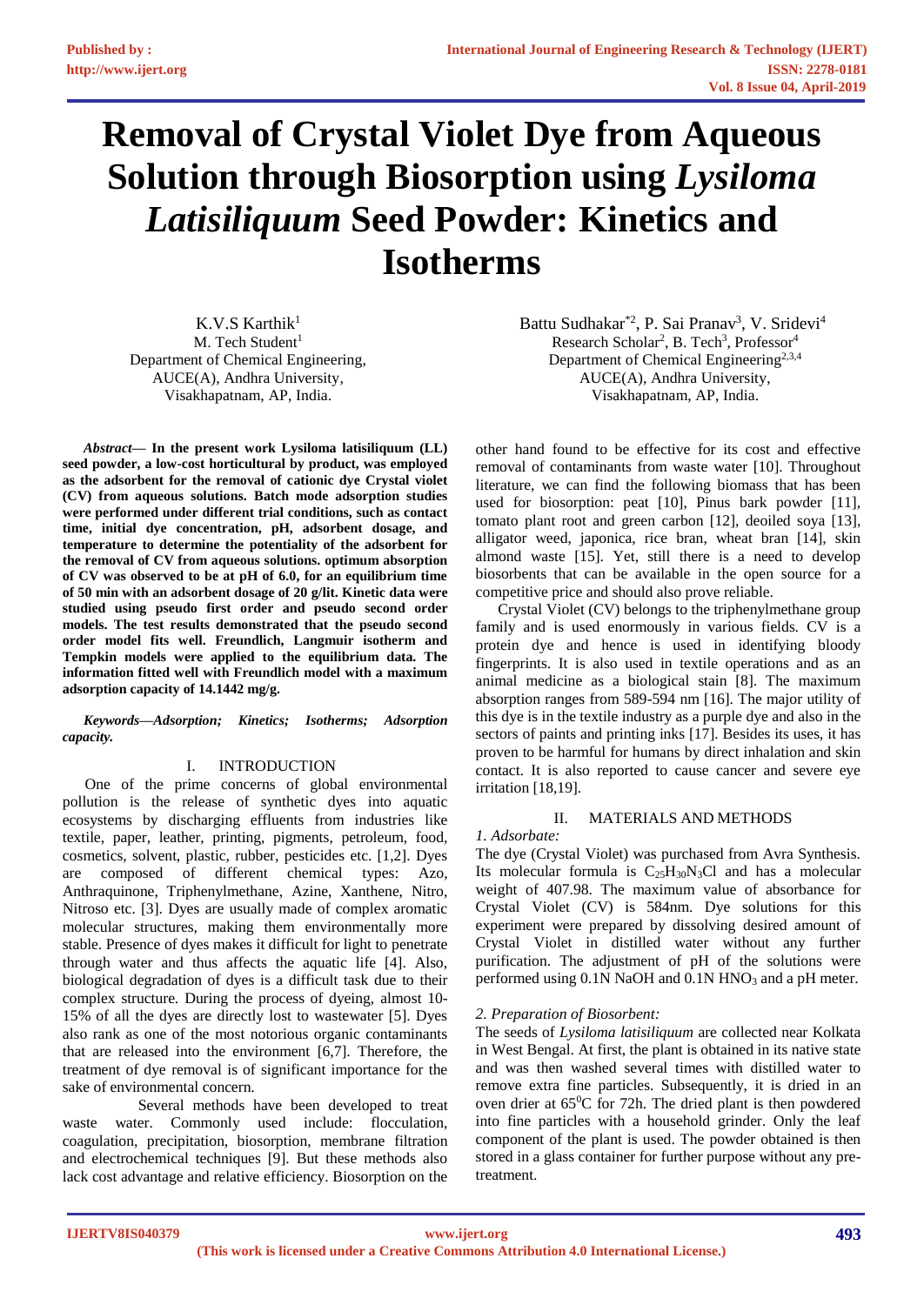## *3.Biosorption Studies:*

The studies were performed in a batch process to obtain the equilibrium and rate data. The experiments were carried out in a 250mL conical flasks containing 100mL of dye solution of various concentrations: 20mg/L, 50mg/L, 100mg/L, 150mg/L and 1.0g of *Lysiloma latisiliquum* powder. These flasks were subjected to agitation at 180 constant rpm for equilibrium time. Also, the experiments were repeated for varying temperatures for 25, 30, 35, 40, 45 $\mathrm{^0C}$  and for pH values ranging from 2-9. The studies of biosorption at different temperatures were carried out with help of an orbital shaker incubator. At the end, samples were centrifuged to separate the solid and liquid phases.

# *4. Analyses:*

The final dye concentration remaining in the solution is measured using UV spectrometer. The amount of dye adsorbed per unit of adsorbent was obtained by the following equation:

$$
q_e = \frac{C_i - C_e}{m}V
$$

where  $C_i$  is the initial dye concentration (mg/L),  $C_e$  is the equilibrium due concentration in solution (mg/L), V is the volume of solution of solution  $(L)$  and  $m$  is mass of adsorbent in g.

The percent removal (%) of dye was calculated using the following equation:

$$
\% = \frac{C_i - C_e}{C_i} \times 100
$$

## III. RESULTS AND DISCUSSIONS

#### *1. Effect of Contact Time:*

The effect of contact time on biosorption of colour was investigated by including known measure of Wild Tamarind Seeds powder (1g/100 mL) to a beaker containing 50 mg/L grouping of Crystal violet colour with a basic pH of 6 at a temperature of 303K. This arrangement is agitated in an Orbital Shaker at 180 rpm for 1min and after that subject to centrifugation. Post the agitation, the clear liquid is carefully decanted and subject it to analysis for residual dye concentration. Same strategy is repeated at various time interims: 1, 3, 5, 10, 20, 30, 40, 50, 60, 90, 120, 50 and 180 mins. From these interims, equilibrium time is determined. From Fig 1., the rate biosorption uncovered that it increments with increment in disturbance time and achieved balance at 50 mins and level of biosorption watched was 75.40%.



Fig 1. Effect of contact time on the adsorption of Crystal violet onto LL seeds (Experimental Data: Initial concentration = 50 mg/L, T=303K)

#### *2. Effect of Initial Dye Concentration*:

The impact of Initial concentration was estimated by varying concentrations of CV dye solution. For this, 20 mg/L, 50 mg/L, 100 mg/L, 150 mg/L initial concentration arrangements were taken for the test reason. The results obtained are shown in Fig. 2, demonstrates that dye uptake increased and % biosorption of CV on to LL seeds decrease with increase in initial dye concentration in the studied range. This increase in dye uptake (1.24 to 8.96 mg/g) is probably because of higher association between color particles and the biosorbent. Such behavior can be ascribed to the increase in the amount of biosorbate to the unchanging number to the accessible active sites on the biosorbent [20]. Equilibrium have been established at 50 minutes for all concentrations. Fig. 1 reveals that the bends are sharp and the straight leading to saturation, recommending the feasible monolayer coverage of the dyes on the carbon surface.



Fig. 2. Effect of initial concentration on the adsorption of Crystal violet onto LL seeds. (Experimental Data: Adsorbent Dosage = 1g/100 mL, Contact time  $= 50$ mins, T $= 303K$ ).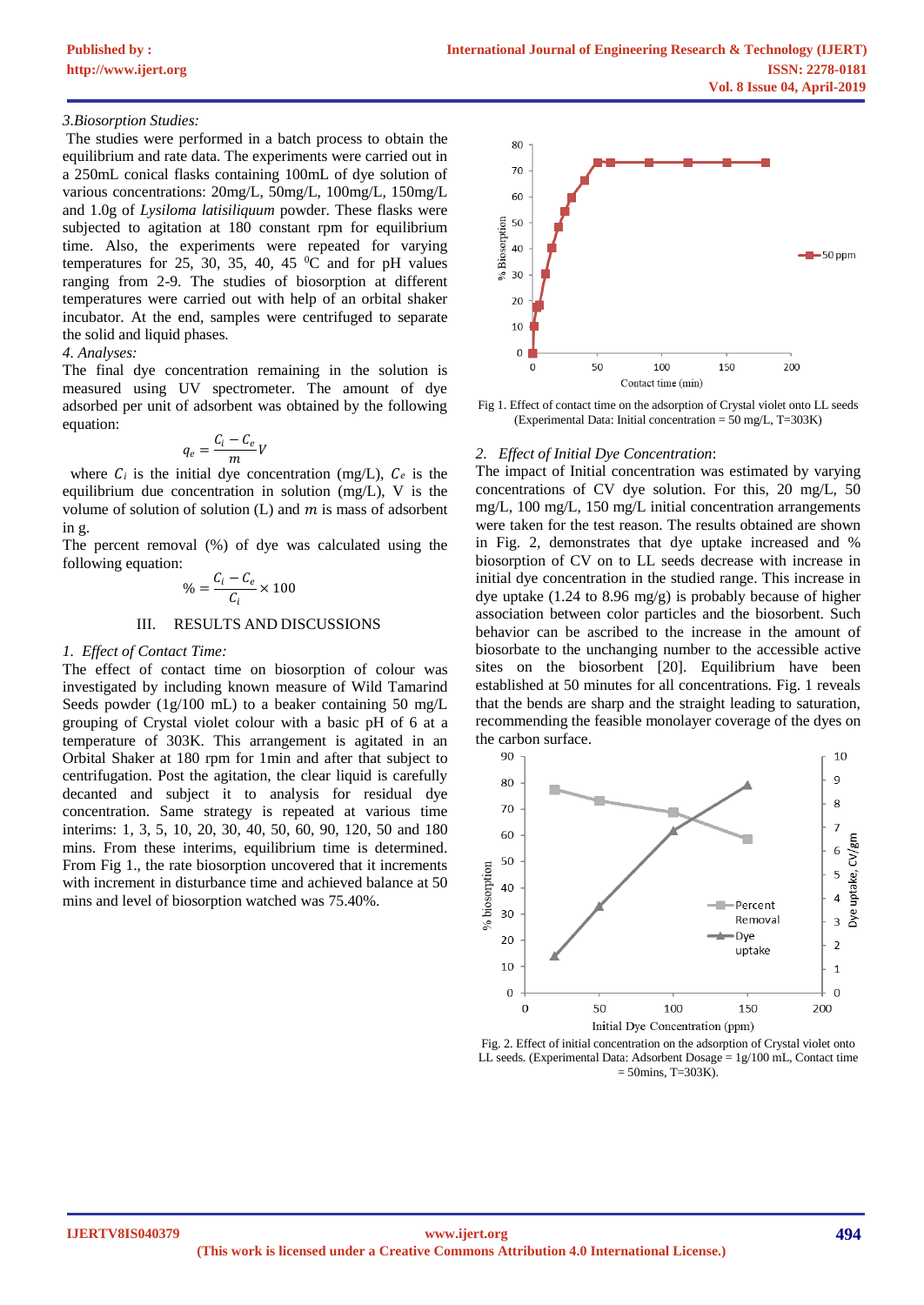## *3. Effect of pH:*

The pH of the solution effect the charge on the surface of adsorbent and degree of ionization of various components in the solution. The change in pH effect the adsorption procedure through the dissociation of functional groups onto the biosorbent surface dynamic sites. The adsorption of CV is examined in the pH ranges of 2-9. As pH is raised from 2 to 6, the biosorption limit of CV increased from 58.62 to 73.86% and later decreased from 6 to 9. Low pH reduces the biosorption of dye, due to competition with  $H^+$  ions particles for active sites on the biosorbent surface. However, with increasing pH, this competition lower and dye ion will take over  $H^+$  particles that was bounded to the biosorbent. This shows biosorption of CV is ideal in acidic medium. The outcomes are illustrated in Fig 3.



Fig. 3. Effect of pH on the adsorption of Crystal violet onto LL seeds (Experimental Data: Adsorbent Dosage = 1g/100 mL, initial concentration =  $20$ mg/L, Contact time = 50 mins, T=303K).

#### *4. Effect of Adsorbent Dosage:*

The dosage of biosorbent is a fundamental parameter as it helps in deciding the adsorption limit of the biosorbent. Trial results are represented in Fig 4. The biosorption yield increased from 60.02% to 85.16%, when biosorbent dose was increased from 0.5g to 2.5g this fluctuation could be because of an increase in number of possible active sites and surface region of adsorbent. Increment in biosorbent mass from 2g to 2.5g demonstrated no appreciable improvement in biosorption yield. This might be attributed to a restricted aggregation of biomaterial, which at last outcomes in a decreased effective surface area for biosorption.





#### *5. Effect of Temperature:*

Temperature is one of the prime components for governing the procedure of adsorption. Equilibrium capacity of the adsorbent is influenced by the adjustments in temperature. The adsorption rate constant for removal of CV with initial concentration of 20mg/L at pH 6 and temperatures 298K to 318K on *Lysiloma latisiliquum* seed powder has been considered for this reason. The discharge of CV increases from 70.02% to 85.65% by LL seeds powder with increase in temperature from 298K to 318K. The outcomes are illustrated in Fig 5. The increase in % biosorption might be because of increase in chemical interaction between dye ions.



Fig. 5. Effect of Temperature on the adsorption of CV onto LL seeds (Experimental Data: Adsorbent Dosage =  $2g/100$  mL, initial conc =  $20$ mg/L, Contact time  $= 50$  mins, pH  $= 6$ ).

## *6. Biosorption Kinetics:*

Studying of kinetics assumes an essential job as it helps us analyzing the reaction pathways and furthermore the mechanism included in it. Data on kinetics are required to get the ideal conditions for full-scale process. Kinetic studies were performed in conical flasks containing 100 mL CV concentration of 20 mg/L concentration. The conical flasks were shaken in an orbital shaker at constant rpm. Tests were taken at required intervals, centrifuged and analyzed for the residual CV concentrations. The Lagergren pseudo-first order rate condition and pseudo-second-order rate conditions were employed for displaying CV biosorption kinetics and kinetic information got were analyzed using regression coefficient  $(R^2)$ .

The first-order rate expression of Lagergren supported solid capability is usually expressed as follows:

$$
\frac{dq}{dt} = K_1(q_e - q)
$$

After integrating and applying the boundary conditions, for  $q = 0$  at  $t = 0$  and  $q = q$  at  $t = t$ , the integrated form of the above equation becomes

$$
q = q_e(1 - e^{-Kt})
$$

$$
\log (q_e - q) = \log q_e - K_1 t / 2.303
$$

where  $q_e$  and  $q$  (both in mg/g) are respectively the amounts of dye adsorbed at equilibrium and '*t*' and *K<sup>1</sup>* (1/min) represents the rate consistent of biosorption.

The pseudo-second-order depends on the assumption that the adsorption procedure pursues second order chemisorption. This model can be expressed as: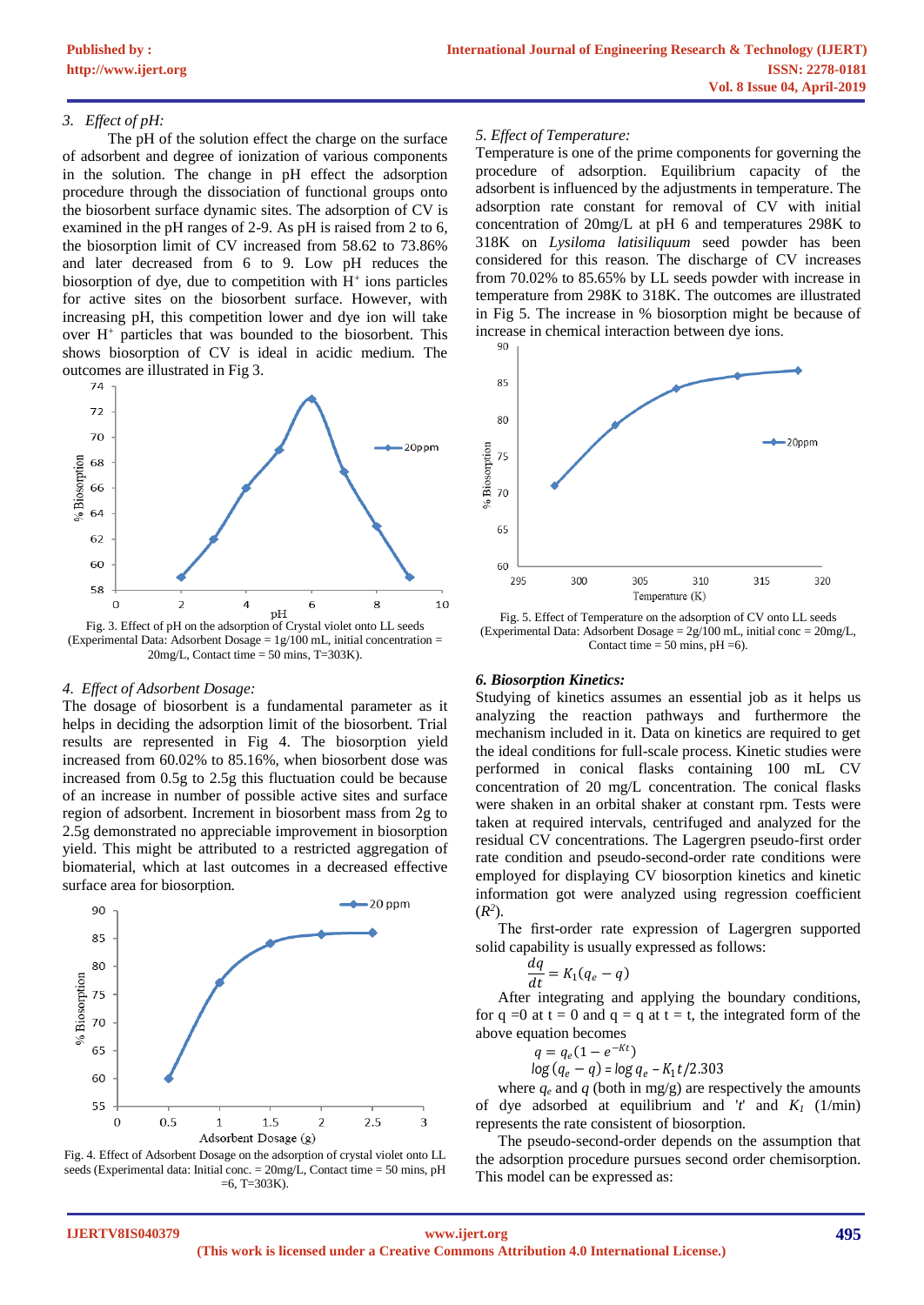$$
\frac{dq}{dt} = k_2 (q_e - q)^2
$$

$$
q = \frac{k_2 q_e^2 t}{1 + k_2 q_2 t}
$$

In linear form, this reduces to:

$$
t/q = 1/K_2q_e^2 + t
$$

 $q_e$ where  $k_2$  (g/mg min) is the rate constant of pseudo-secondrequest adsorption.

The experiment data and correlation coefficients are given in Fig 6.1 and Fig 6.2. The table demonstrates that the correlation coefficients for the second order kinetics are more suitable than the first order kinetics. Consequently, from these we can say that the pseudo-second-order kinetics holds good than the Lagergren first order for the system studies in this work.





Fig 6.2. Pseudo second–order plots for the adsorption of CV onto LL seeds

TABLE I Kinetic Parameters for adsorption of CV onto *Lysiloma latisiliquum* seed powder

| powaci                 |        |                                                 |                        |       |                                                 |        |       |  |  |
|------------------------|--------|-------------------------------------------------|------------------------|-------|-------------------------------------------------|--------|-------|--|--|
| $q_e^{exp}$<br>Conc CV |        | Pseudo-first-order                              |                        |       | Pseudo-second-order                             |        |       |  |  |
| (mg/L)                 | (mg/g) | $ q_e^{cal}$ (mg/g) $ K_1$ (min <sup>-1</sup> ) |                        | $R^2$ | $ q_e^{cal}$ (mg/g) $ K_2$ (min <sup>-1</sup> ) |        | $R^2$ |  |  |
| 50                     | 3.663  | 3.56                                            | $0.0895867$ $ 0.9943 $ |       | 4.95                                            | 0.0469 | 0.999 |  |  |

# *7. Biosorption Isotherms:*

Adsorption is commonly demonstrated by isotherms as they relate the relative concentrations of solute adsorbed onto the solid (qe) and in solution (Ce). Throughout the literature, numerous models have been set up in order to get appropriate connections for the equilibrium curves. In this study, isotherms information was analyzed by using the three models: Langmuir, Freundlich and Temkin.

Biosorption isotherm studies were performed by contacting 1g of LL Seeds powder with 100 mL CV solutions of 20 mg/L concentration at pH 5 and temperature of 303K. The solution is agitated using orbital shaker at consistent rpm of 180 for equilibrium time. Whole method is repeated for temperatures in the range of 298K to 318K.

## *i) The Langmuir Model:*

This model was proposed by Irving Langmuir in 1916 for the adsorption of species onto simple surfaces. It depends on the assumption that the sorption procedure is homogenous and monolayer with a fixed number of biosorption sites. The governing equation is as follows:

$$
q_e = \frac{q_{max} K_a C_{eq}}{1 + K_a C_{eq}}
$$

where  $q_{max}$  is the monolayer biosorption capacity (mg/g) and the Langmuir constant  $K_a$  is related to energy of biosorption. Linearized equation of Langmuir Model is:



Fig. 7. Langmuir adsorption isotherm for the adsorption of CV onto LL seeds

# *ii) The Freundlich Model:*

It was proposed by Boedecker in 1895 and later modified by Freundlich. It is an empirical equation based on sorption onto a heterogeneous surface. Its equation is:

$$
q_e = K C_e^{\frac{1}{n}}
$$

The linearized form is:  $log q_e = log K + \frac{1}{n}$  $\frac{-}{n}$ log $\mathcal{C}_e$ 

where ' $q_e$ ' is the equilibrium biosorption capacity (mg/g),  $C_e$  is the equilibrium concentration of the adsorbate within the solution. '*K*' and '*n*' are constants related to biosorption process such as biosorption capacity and intensity capacity.



Fig. 8. Freundlich adsorption isotherm for the adsorption of CV onto LL seeds.